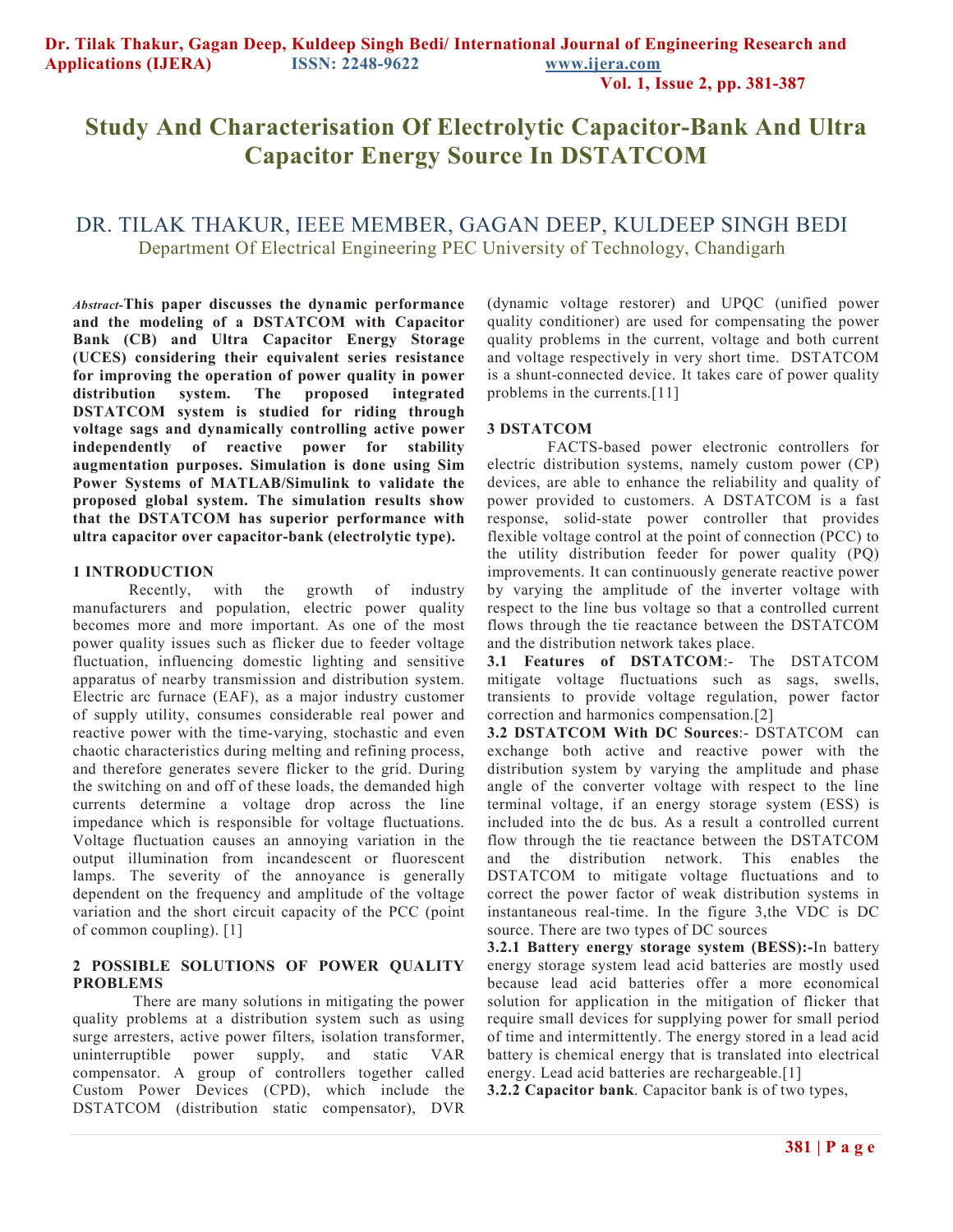|  | Vol. 1, Issue 2, pp. 381-387 |  |  |
|--|------------------------------|--|--|
|  |                              |  |  |

| <b>Limitations</b> | Limitation       | <b>Advantages</b> |  |  |
|--------------------|------------------|-------------------|--|--|
| with BESS          | with ECB         | with UCES         |  |  |
| Low power          | Low power        | High power        |  |  |
| density.           | density.         | density.          |  |  |
| It required        | More reliable    | N <sub>0</sub>    |  |  |
| proper             | than BESS.       | maintenance,      |  |  |
| maintenance,       |                  | high reliability. |  |  |
| low reliability.   |                  |                   |  |  |
| Small change       | Low over and     | Wider             |  |  |
| in temperature     | under            | operating         |  |  |
| effect the         | temperature      | temperature       |  |  |
| performance.       | capacity.        | range.            |  |  |
| It affected by     | Ageing effect    | No ageing         |  |  |
| the ageing         | also affects the | effect upto 5 to  |  |  |
| effect.            | ECB.             | 10 years.         |  |  |
| Limited life.      | Life up<br>to    | Low               |  |  |
|                    | 100,000 cycles.  | degradation       |  |  |
|                    |                  | after 100,000     |  |  |
|                    |                  | cycles.           |  |  |
| Charge/recharg     | Charge/recharg   | Rapid             |  |  |
| e capability is    | e capability is  | charge/recharg    |  |  |
| very slow.         | more than        | e capability      |  |  |
|                    | BESS.            | within seconds.   |  |  |

**3.2.2.a) Electrolytic type capacitor bank (ECB**):-An aluminum electrolytic capacitor consists of cathode aluminum foil, capacitor paper (electrolytic paper), electrolyte, and an aluminum oxide film, which acts as the dielectric, formed on the anode foil surface. A very thin oxide film formed by electrolytic oxidation (formation) offers superior dielectric constant and has rectifying properties. When in contact with an electrolyte, the oxide film possesses an excellent forward direction insulation property. Together with magnified effective surface area attained by etching the foil, a high capacitance yet small sized capacitor is available. As previously mentioned, an aluminum electrolytic capacitor is constructed by using two strips of aluminum foil (anode and cathode) with paper interleaved. This foil and paper are then wound into an element and impregnated with electrolyte.[12]

**3.2.2.b) Ultra Capacitor Energy Sources (UCES):-** Ultra-capacitors have distinct potential advantages for energy storage which make them almost unbeatable in many applications because they have no moving parts, and require neither cooling nor heating, and because they undergo no internal chemical changes as part of their function, they are very efficient and robust. Also, they require practically no maintenance and the lifetime is measured in decades, with no lifetime degradation due to frequent and deep cycling. They have no significant fringe fields and they are intrinsically modular which enhances reparability and allows capacity to be easily incremented. Ultra-capacitors store only a relatively modest quantity of energy, but they are capable of high power discharge rates and fast recharge.

**TABLE-1** 

**LIMITATION OF BESS, ECB AND ADVANTAGES OF UCES.** 

#### **4 CONCEPT OF ESR (EQUIVALENT SERIES RESISTANCE) OF CAPACITOR**

Every capacitor has some ESR. ESR is the electrical resistances in series with the capacitor plates. This includes the resistance of the metal leads and plates and the connections between them. An aluminum electrolytic capacitor has resistance in the wet electrolyte solution, and in the layer of aluminum oxide which contains high levels of water (called the "hydrated oxide"), [7]. ESR "R" is from resistance of the electrode foils, the electrolyte, the leads and each connection.[9]



Ideal capacitor Fig.1 capacitor



Fig.2 Ultra capacitor **5 MODELING OF ULTRA CAPACITOR** 

**5.1 CONSTRUCTION:-The ultra-capacitor (UC) is a** relative recent technology in the field of energy storage systems based on the electric double layer capacitor (EDLC or simply DLC). The construction and theory of operation of a DLC can be understood by examining the schematic view of its internal components presented. The elementary structure consists of two activated porous carbon electrodes immersed into an electrolytic solution, and a separator that prevents physical contact of the electrodes but allows ion transfer between them.

**5.2 WORKING:-**Energy is stored in the EDLC as a charge separation in the double layer formed at the interface between the solid electrode material surface and the liquid electrolyte in the microspores of the electrodes. This effectively creates two equivalent capacitors connected in series, which gives the name to the structure. The ultra-capacitor performance is based mainly on an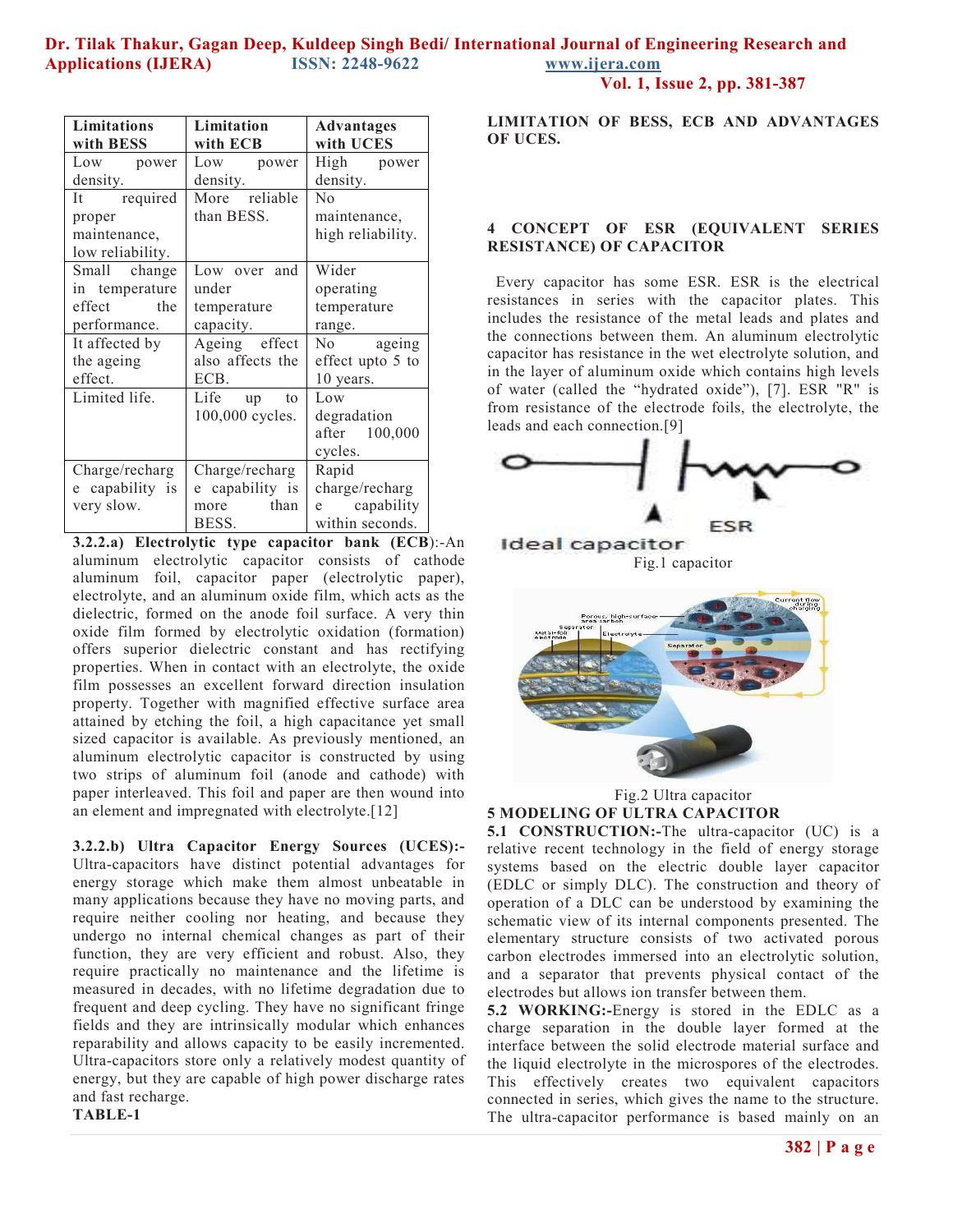**Vol. 1, Issue 2, pp. 381-387**

electrostatic effect, which is purely physical reversible, rather than employing faradic reactions, although includes an additional pseudo-capacitive layer contributing to the overall capacitance. Because of the complex physical phenomena in the double layer interface, traditional simple models such as the classical lumped-parameter electrical model represented by a simple RC circuit are inadequate for modeling EDLCs. Thus, this work proposes the use of an enhanced electric model of an UC based on that reflects accurately the effects of frequency, voltage and temperature in the dynamic behavior.

**5.3 WORKING WITH DSTATCOM**:- The model proposed, which is describes the terminal behavior of the EDLC unit over the frequency range from DC to several thousand Hertz. The VSI presented corresponds to a DC to AC switching power inverter using Insulated Gate Bipolar Transistors (IGBT). In the distribution voltage level, the switching device is generally the IGBT due to its lower switching losses and reduced size. In addition, the power rating of custom power devices is relatively low. As a result, the output voltage control of the DSTATCOM-UCES can be achieved through pulse width modulation (PWM) by using high-power fast-switched IGBTs. The terminal voltage determines the number of capacitors *Ns*  which must be connected in series to form a string, and the total capacitance determines the number of capacitor strings *Np* which must be connected in parallel in the bank. The amount of energy drawn from the ultra-capacitors bank is directly proportional to the total capacitance and the change in the terminal voltage (*VUCBi*-initial and *VUCBf*-final voltages),

$$
E_{\text{UCB}} = \frac{1}{2} \mathbf{C}_{\text{UCB}} (\mathbf{V}^2_{\text{UCBi}} - \mathbf{V}^2_{\text{UCBf}})
$$
 (1)

The integration of the UCES system into the DC bus of the DSTATCOM device requires a rapid bidirectional interface capable of both a step-down and a step-up function in the two directions (two quadrants) to obtain a suitable control performance of the overall system.[2]





#### **6 MATHEMATICAL FORMULATION OF DSTATCOM**

In steady state operation, the angle triggering angle *α* is very close to zero. Now, if *VPCC <* VC, reactive power flows from the DSTATCOM to the bus. So, by controlling the inverter voltage magnitude *VC*, the reactive power flow from the DSTATCOM can be regulated. This can be done in several ways. In this paper, a GTO based square wave Voltage Source Converter (VSC) is used to generate the alternating voltage from the DC bus. In this type of inverters, the fundamental component of the inverter output voltage is proportional to the DC bus voltage. So, the control objective is to regulate *VDC* as per requirement. Also, the phase angle should be maintained so that the AC generated voltage is in phase with the bus voltage.

Here, the PLL (phase lock loop) synchronizes the GTO pulses to the system voltage and generates a reference angle. This reference angle is used to calculate positive sequence component of the DSTATCOM current using ab-c to d-q-0 transformation. The voltage regulator block calculates the difference between reference voltage and measured bus voltage and the output is passed through a PI controller to generate the reactive current reference. This reactive current reference is then passed through a current regulator block to generate the angle α. This current regulator block also consists of a PI controller to keep the angle α close to zero. The Firing Pulse Generator block generates square pulses for the inverter from the output of the PLL and the current regulator block. If due to the application of a pulsed load the bus voltage reduces to some extent, the voltage regulator changes the reactive current reference and as a result the current regulator increases the angle  $\alpha$  so that more active power flows from bus to the DSTATCOM and energizes the capacitor. So the DC voltage increases and consequently the AC output of the inverter also increases and the necessary reactive power flows from DSTATCOM to the bus.

Active power of DSTATCOM is given as:-

$$
P_{DSTATCOF} \frac{|V_O| \cdot |V_S|}{X_T} \cdot Sin(\delta)
$$
\n
$$
Q_{DSTATCOM} = \frac{|V_O| \cdot |V_S|}{X_T} \cdot Cos(\delta) - \frac{|V_S|^2}{X_T}
$$
\n(3)

Here PDSTATCOM is the active power supply by DSTATCOM, QDSTATCOM is the reactive supply by the DSTATCOM is the output voltage of DSTACOM,  $\mathbf{F}_s$  is the source voltage,  $X_T$  is the transformer reactance and  $\delta$  is load angle. The reactive power of DSTATCOM is

When  $\delta = 0$ ,

$$
P_{DSTATCOM} = \frac{|V_O| \cdot |V_S|}{X_T} . Sin(0) = 0
$$
\n<sup>(4)</sup>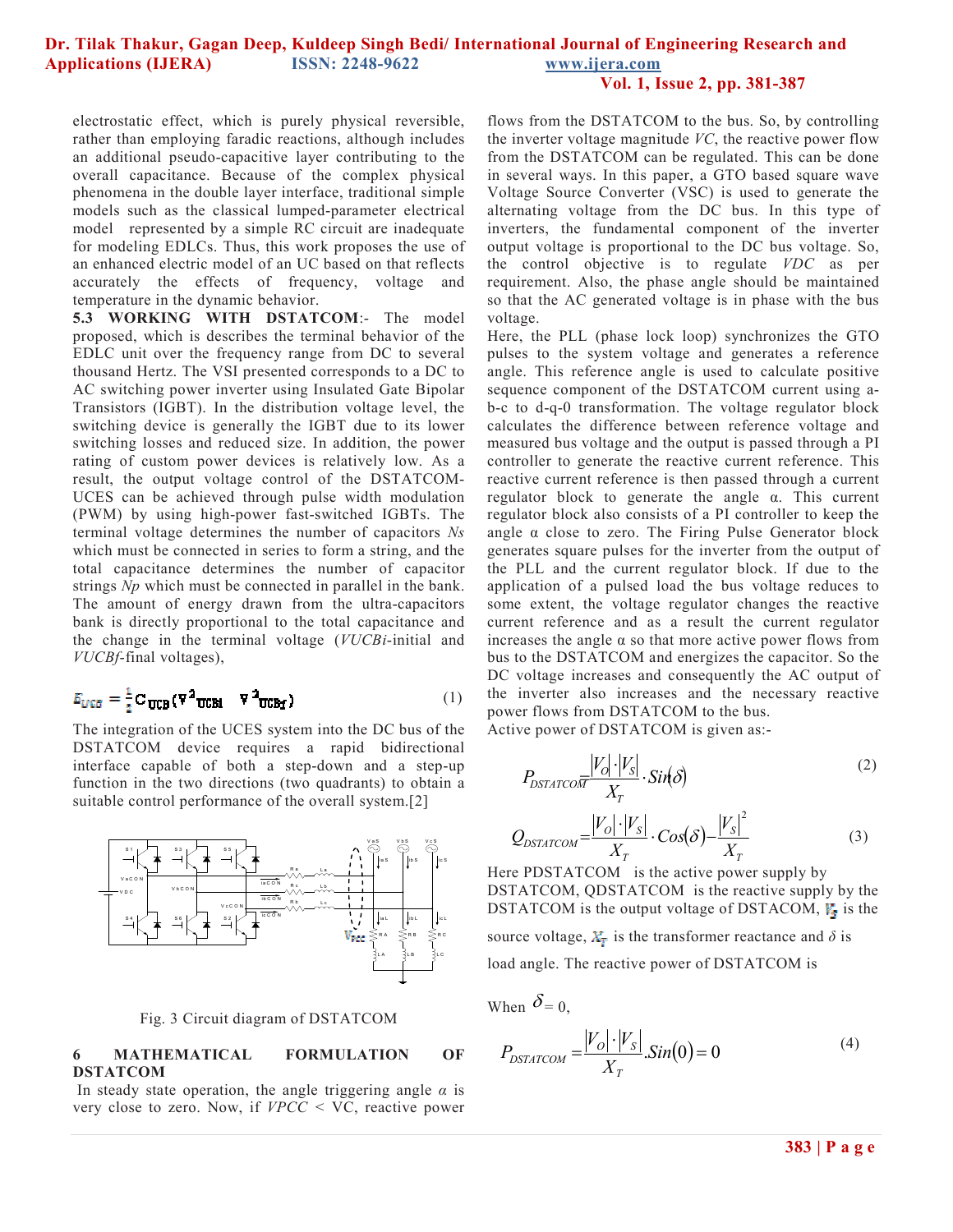**Vol. 1, Issue 2, pp. 381-387**

$$
P_{DSTATCOM} = 0(W)
$$
\n
$$
|\mathbf{r}| |\mathbf{r}| \qquad |\mathbf{r}|^2 |\mathbf{r}| |\mathbf{r}| |\mathbf{r}|^2 \qquad (5)
$$

$$
Q_{\text{STATC}} \frac{|V_0'|V_s|}{X_T} \cdot \text{Co(0)} - \frac{|V_s'|}{X_T} = \frac{|V_0'|V_s|}{X_T} - \frac{|V_s'|}{X_T} \tag{6}
$$

$$
Q_{DSTATCOM} = \frac{|V_s - V_O|V_S}{X_T} \quad [VAR] \tag{7}
$$

The DSTATCOM does not supply any reactive power to the load (as shown in eq. 4) and recharge capacitor bank (as shown in eq. 6) when  $\delta$  = 0. When  $\delta$  > 0, DSTATCOM supplies the reactive power to the load. To control the reactive power flows from the DSTACOM to the load, converter's voltage magnitude  $V_{\text{c}gN}$  is to be controled. Direct axis converter voltage  $V_{deon}$  and quadrature axis converter voltage  $V_{q\text{conv}}$  is calculates as:-

$$
\overline{V_{CON}} = L \frac{d \overline{t_{CON}}}{dt} + R \overline{t_{CON}} + \overline{V_S}
$$
 (8)

Where,

 $\overline{V_{\text{CON}}}$  is converter voltage vector =

″acon' are converter line voltages Vъсом | .<br>eow

 $\overline{\mathbf{1}_{\texttt{CON}}}$  is converter current vector =

<sup>1</sup>aton are converter line currents <sup>i</sup>bton  $\rm\,Li_{eCON}$  .

$$
\overline{V_S}
$$
 is the source voltage vector  $=\begin{bmatrix} V_{\text{aS}} \\ V_{\text{bS}} \\ V_{\text{cS}} \end{bmatrix}$  are line voltages

Let *abc V* and 0*dq V* be voltage vectors referred to the *abc*  and *0dq* reference frames, respectively. Any voltage vector in the *abc* reference can be transformed to the *0dq*  reference, and vice versa [4].Neglecting zero sequence components in Park's transformation matrix given by

$$
\begin{bmatrix} V_d \\ V_q \end{bmatrix} = \begin{bmatrix} \cos(\omega t) & \cos(\omega t - \frac{2\pi}{3}) & \cos(\omega t - \frac{4\pi}{3}) \\ \sin(\omega t) & \sin(\omega t - \frac{2\pi}{3}) & \sin(\omega t - \frac{4\pi}{3}) \end{bmatrix} \begin{bmatrix} V_a \\ V_b \\ V_c \end{bmatrix}
$$
\n
$$
[15](9)
$$

Using Park's transformation the eq. (7) is:

$$
T\overline{V_{CON}} = LT \frac{d\overline{t_{CON}}}{dt} + RT\overline{t_{CON}} + T\overline{V_S}
$$
 (10)

Now the dynamic equation governing the instantaneous values of the three-phase output voltage in the ac side of the DSTATCOM and the current exchanged with the distribution grid is given as:

$$
T\begin{bmatrix}V_{acON}\\V_{bcON}\end{bmatrix} = LT\frac{d}{dt}\begin{bmatrix}i_{acON}\\i_{bcON}\end{bmatrix} + RT\begin{bmatrix}i_{acON}\\i_{bcON}\end{bmatrix} + T\begin{bmatrix}V_{as}\\V_{bs}\end{bmatrix} \qquad (11)
$$

At any time the value of current supplied by DSTATCOM is:

$$
\frac{d}{dt}\left(\overline{T_{\text{GON}}}\right) = T\frac{d}{dt}\left(\overline{t_{\text{GON}}}\right) + \frac{d}{dt}\left(\overline{T}\right)\overline{t_{\text{GON}}}\tag{12}
$$

And, 
$$
T\frac{d}{d\tau}\left(\overline{t_{CON}}\right) = \frac{d}{dt}(T\overline{t_{CON}}) - \frac{d}{d\tau}(T)\overline{t_{CON}}
$$
(13)

The derivative of 
$$
T
$$
 with respect to time 't' is:

$$
\frac{d}{dt}(T) =
$$
\n
$$
\frac{2}{\pi} \begin{bmatrix}\n-\omega \sin(\omega t) & -\omega \sin(\omega t - \frac{2\pi}{\pi}) & -\omega \sin(\omega t - \frac{4\pi}{\pi}) \\
-\omega \cos(\omega t) & -\omega \cos(\omega t - \frac{2\pi}{\pi}) & -\omega \cos(\omega t - \frac{2\pi}{\pi})\n\end{bmatrix}
$$

(14)  
In polar co-ordinate 
$$
\frac{d}{dt} (T) \overline{t_{CON}} = \omega \left[ \frac{i_{qCON}}{-i_{dCON}} \right]
$$
 (15)  
 $= d \overline{t_{ACON}}$  d [decon]

$$
T\frac{d}{dt}\left(\overline{i_{\text{conv}}}\right) = \frac{d}{dt}\left[\frac{i_{\text{dconv}}}{i_{\text{qconv}}}\right] - \omega\left[\frac{i_{\text{qconv}}}{-i_{\text{dconv}}}\right] \tag{16}
$$

So eq. (1) in d-q form is:  
\n
$$
\begin{bmatrix} V_{dCON} \\ V_{qCON} \end{bmatrix} = L \frac{d}{dt} \begin{bmatrix} i_{dCON} \\ i_{qCON} \end{bmatrix} + R \begin{bmatrix} i_{dCON} \\ i_{qCON} \end{bmatrix} + \begin{bmatrix} V_{dS} \\ V_{qS} \end{bmatrix} - \omega L \begin{bmatrix} i_{qCON} \\ -i_{dCON} \end{bmatrix}
$$
\n(17)

From eq. (10) the direct axis and quadrature axis voltage is define as:

$$
V_{dcON} = L\frac{a}{dt}(i_{dcON}) + Ri_{dcON} + V_{ds} - \omega L i_{qCON}
$$
 (18)

$$
V_{qGON} = L\frac{d}{dt}\left(i_{qGON}\right) + Ri_{qGON} + V_{qS} + \omega L i_{dGON} \tag{19}
$$

By taking  $V_{ds} = V_s$  and  $V_{qs} = 0$ , direct axis and quadrature axis voltage is:

$$
V_{dCON} = L_{\frac{d}{dt}}^{d} (t_{dCON}) + R t_{dCON} + v_{S} - \omega L t_{qCON}
$$
 (20)

$$
V_{qCON} = L\frac{d}{dt}\left(i_{qCON}\right) + Ri_{qCON} + 0 + \omega Li_{dCON} \tag{21}
$$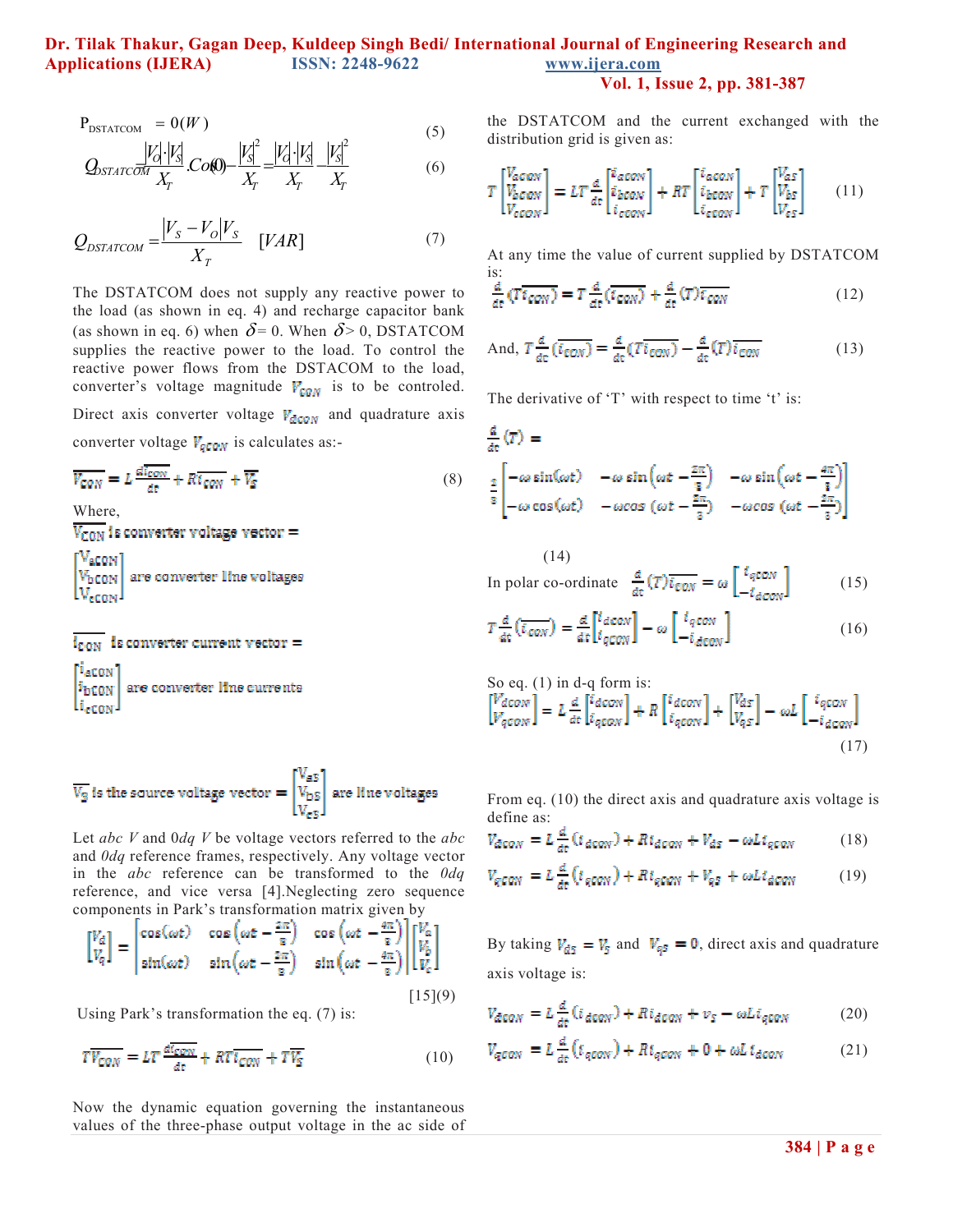$\omega L i_{\text{geom}}$  and  $\omega L i_{\text{decon}}$  have very small value, so can be

neglected. Solving with help of Laplace transformation of eq. (13) and (14)

 $V_{dcow} = sLI_{dcow} + RI_{dcow}$ (22)

$$
V_{q\text{COM}} = sLI_{q\text{CON}} + RI_{q\text{CON}} \tag{23).[3]}
$$

#### **7 SIMULATION RESULTS AND DISCUSSION**

**7.1 WITH ELETOLYTIC CAPACITOR BANK:-**  Electrolytic Capacitor 470µf, 450V, with series parallel combination ESR=9.8mΩ,total resistance with balance resistance 5Ω, Kemet electrolytic Capacitors.[8]

**7.2 SIMULATION WITH ULTRA CAPACITOR**: - A DSTATCOM connected with ultra capacitor of voltage 2.7V, capacitance 650f and ESR =  $0.80$  m $\Omega$ . [9]

Figure 1 to 5 shows operation of ULTRA CAPACITOR with DSTATCOM. The ultra capacitor has very low degradation after 100000 cycle of charging and discharging.

COMPA,RISON BETWEEN ELECTROLYTIC AND ULTRA CAPACITOR



The current and voltage in per unit is shows in fig. 4(a) with electrolytic capacitor and 4(b) with ultra capacitor.



The voltage across the converters is shows in fig. 5(a) with electrolytic capacitor and 5(b) with ultra capacitor.

The variable load produces the voltage dip from 0.2 to 0.3 sec. The voltage and current measurement (on BSTATCOM) measure the voltage and current on 0.2 sec.

When the voltage dip is sensed by voltage controller, it sends the signal to PWM signal generator. The PWM signal generator operates the IGBTs. The energy of capacitor bank supplies to the load via IGBTs. The voltage is controlled by injecting the current in line by DSTATCOM. By equation number (8) the direct axis and quadrature axis voltage is changed into three phase voltage and three phase voltage is change into direct axis and quadrature axis voltage using Park's transformation. Current also follows the same Park's transformation. Due to balancing resistances used in electrolytic capacitor bank, the output wave is not pure sine wave, it is distorted. The voltage across the inverter is not uniform as in the fig. 4(a). During test load condition from 0.2 to 0.3sec the voltage across the inverter circuit is more than with ultra capacitor. When the load changes from inductive to capacitive during 0.3 to 0.4 sec the voltage across inverter circuit is reaches 10 kv, which is too high.



The quadrature axis current Iq and quadrature axis reference current Iqref Fig.6(a) with electrolytic capacitor and 6(b) with ultra capacitor.



Active and reactive power supply by DSTATCOM, fig. 7(a) with electrolytic capacitor and 7(b) with ultra capacitor.

The inductive load is switched on, on 0.2 sec. On that time current injected by capacitor bank (electrolytic type) produces harmonics which causes the distorted wave form of 7(a) and 7(b). But when use ultra capacitor bank, the harmonics are reduces and quadrature axis current is less distorted.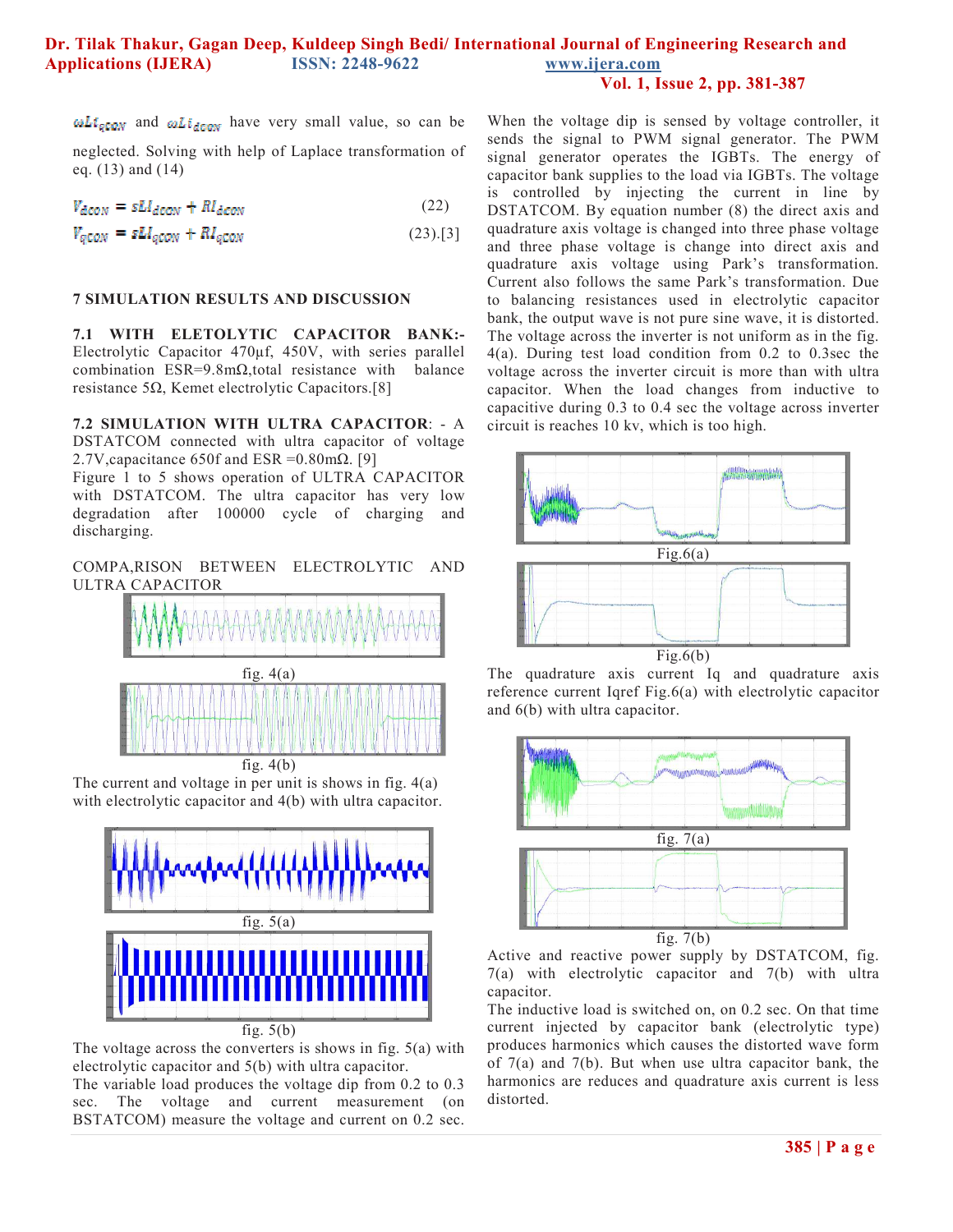

DC bus voltage, fig. 8(a) with electrolytic capacitor and 8(b) with ultra capacitor.

Dc bus voltage reduces on same power output of DSTATCOM because of less harmonics produce by ultra capacitor.



 Modulation index, fig. 9(a) with electrolytic capacitor and 9(b) with ultra capacitor.

Inductive and capacitive load handling capability is improve as shown in fig  $4(a)$ . From equation (1) and (2), the energy supplied by capacitor bank is given by P,Q plot, current injected is given by Iq graph, voltage across capacitor bank is given by DC bus voltage and modulation index shows the DSTATCOM operation with inductive and capacitive load.



The active and reactive power supply on bus  $B3$ ,  $10(a)$ with electrolytic capacitor and 10(b) with ultra capacitor.



**Vol. 1, Issue 2, pp. 381-387**

The voltage across bus  $B1$  and  $B3$  in per unit, fig. 11(a) with electrolytic capacitor and 11(b) with ultra capacitor.



The three phase current injected by DSTATCOM, fig. 12(a) with electrolytic capacitor and 12(b) with ultra capacitor.

The load is change from inductive to capacitive from 0.3 to 0.4 sec. On sec 0.3, controller operates to change conduction angle of IGBTs and capacitor bank. The active and reactive power shows in fig. 7(a). Small dip in graph on 0.2 sec is due to load applied is inductive, and dip on 0.3 sec is due to load change from inductive to capacitive. Bus B3 is near the load and having more voltage because reactive power is supplies through it but Bus B1 is not much affected by that as in fig. 7(b). Fig. 8(a) shows the converter current in per unit. The electrolytic type capacitor bank have the more distortion than ultra capacitor because of more charging and discharging time. During capacitive and inductive load, the three phase current injected by the DSTATCOM is shown Fig.8(b).